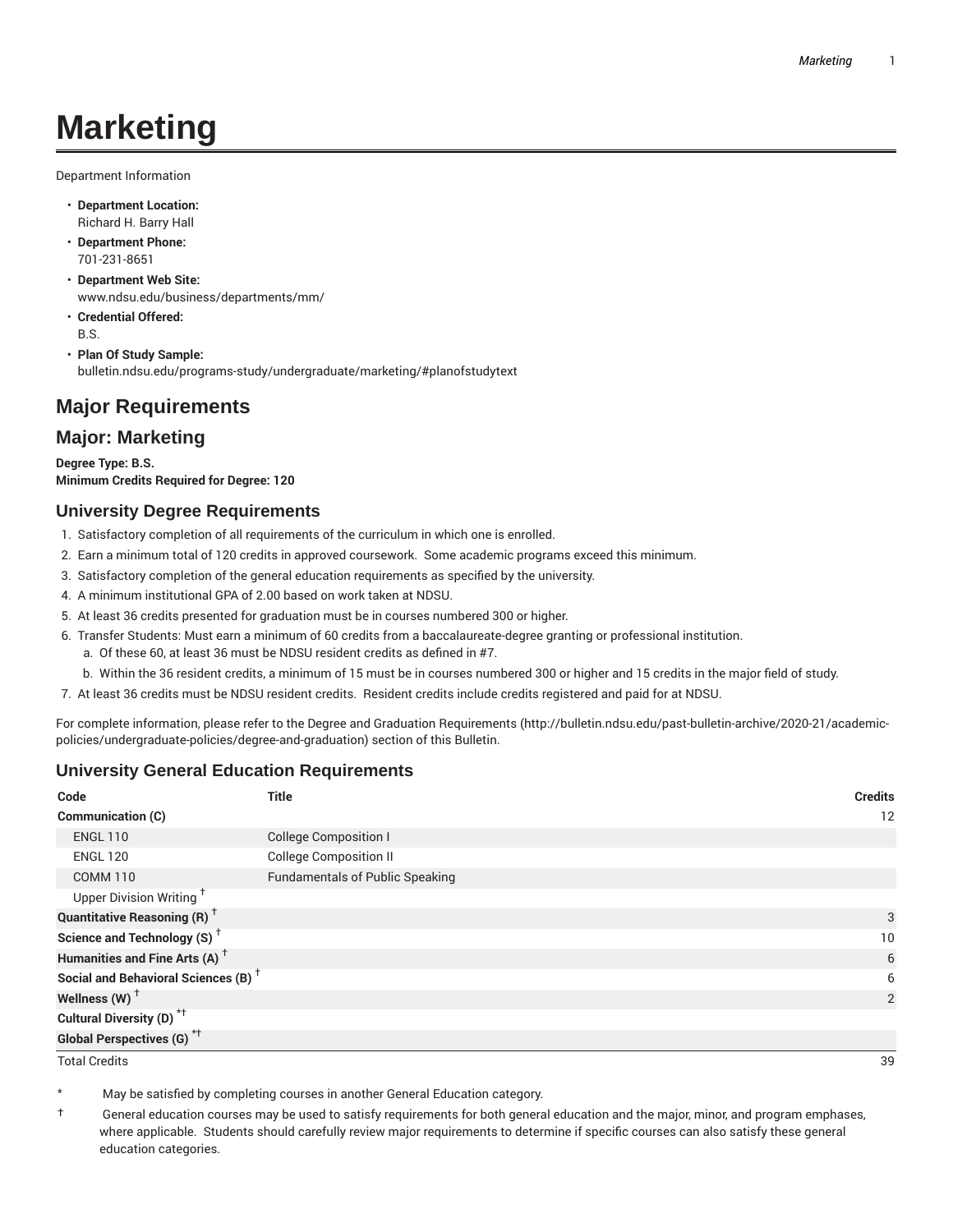• A list of university approved general education courses and administrative policies are available here (http://bulletin.ndsu.edu/past-bulletinarchive/2020-21/academic-policies/undergraduate-policies/general-education/#genedcoursestext).

## **Major Requirements**

| Code                                                                                                                                          | <b>Title</b>                                                                                                                                  | <b>Credits</b> |  |  |
|-----------------------------------------------------------------------------------------------------------------------------------------------|-----------------------------------------------------------------------------------------------------------------------------------------------|----------------|--|--|
|                                                                                                                                               | All courses taken for the Marketing Major require a grade of C or better. A minimum 2.5 cumulative GPA is required for admission to the       |                |  |  |
|                                                                                                                                               | professional program, to enroll in 300 - 400 level courses, and to graduate.                                                                  |                |  |  |
| <b>Admission to the Professional Program Requirements</b>                                                                                     |                                                                                                                                               |                |  |  |
| <b>COMM 110</b>                                                                                                                               | Fundamentals of Public Speaking (May satisfy general education category C)                                                                    | 3              |  |  |
| <b>ECON 201</b>                                                                                                                               | Principles of Microeconomics (May satisfy general education category B and G)                                                                 | 3              |  |  |
| or ECON 202                                                                                                                                   | <b>Principles of Macroeconomics</b>                                                                                                           |                |  |  |
| <b>ENGL 120</b>                                                                                                                               | College Composition II (May satisfy general education category C)                                                                             | 3              |  |  |
| <b>MATH 144</b>                                                                                                                               | <b>Mathematics for Business</b>                                                                                                               | 4              |  |  |
| <b>PSYC 111</b>                                                                                                                               | Introduction to Psychology                                                                                                                    | 3              |  |  |
| or SOC 110                                                                                                                                    | Introduction to Sociology                                                                                                                     |                |  |  |
| <b>Marketing Major Requirements</b>                                                                                                           |                                                                                                                                               |                |  |  |
| ACCT 200                                                                                                                                      | Elements of Accounting I                                                                                                                      | 3              |  |  |
| ACCT 201                                                                                                                                      | Elements of Accounting II                                                                                                                     | 3              |  |  |
| MIS 116                                                                                                                                       | Business Use of Computers (May satisfy general education category S)                                                                          | 3              |  |  |
| <b>PHIL 216</b>                                                                                                                               | Business Ethics (May satisfy general education category A)                                                                                    | 3              |  |  |
| <b>STAT 330</b>                                                                                                                               | Introductory Statistics (May satisfy general education category R)                                                                            | 3              |  |  |
| <b>STAT 331</b>                                                                                                                               | <b>Regression Analysis</b>                                                                                                                    | $\overline{2}$ |  |  |
| <b>ECON 201</b>                                                                                                                               | Principles of Microeconomics (May satisfy general education category B and G)                                                                 | 3              |  |  |
| or ECON 202                                                                                                                                   | Principles of Macroeconomics                                                                                                                  |                |  |  |
| <b>PSYC 111</b>                                                                                                                               | Introduction to Psychology <sup>1</sup>                                                                                                       | 3              |  |  |
| or SOC 110                                                                                                                                    | Introduction to Sociology                                                                                                                     |                |  |  |
| <b>ENGL 320</b>                                                                                                                               | Business and Professional Writing (May satisfy general education category C)                                                                  | 3              |  |  |
|                                                                                                                                               | Admission to the Professional Program required prior to taking the following courses:                                                         |                |  |  |
| <b>FIN 320</b>                                                                                                                                | Principles of Finance <sup>2</sup>                                                                                                            | 3              |  |  |
| <b>MGMT 320</b>                                                                                                                               | Foundations of Management <sup>2</sup>                                                                                                        | 3              |  |  |
| <b>MRKT 320</b>                                                                                                                               | Foundations of Marketing <sup>2</sup>                                                                                                         | 3              |  |  |
| <b>MIS 320</b>                                                                                                                                | Management Information Systems <sup>2</sup>                                                                                                   | 3              |  |  |
| <b>BUSN 430</b>                                                                                                                               | Legal and Social Environment of Business <sup>2</sup>                                                                                         | 3              |  |  |
| <b>BUSN 489</b>                                                                                                                               | Strategic Management (Capstone Course) <sup>2</sup>                                                                                           | 3              |  |  |
| <b>MRKT 410</b>                                                                                                                               | <b>Consumer Behavior</b>                                                                                                                      | 3              |  |  |
| <b>MRKT 450</b>                                                                                                                               | <b>Marketing Research</b>                                                                                                                     | 3              |  |  |
| <b>MRKT 460</b>                                                                                                                               | <b>Marketing Strategy</b>                                                                                                                     | 3              |  |  |
| Marketing Elective Courses (MRKT prefix) 300-400 Level                                                                                        |                                                                                                                                               | 12             |  |  |
| Select courses from current MRKT curriculum                                                                                                   |                                                                                                                                               |                |  |  |
| <b>Marketing Elective Courses 300-400 Level</b>                                                                                               |                                                                                                                                               | 9              |  |  |
|                                                                                                                                               | Select courses from within the CoB, Prefixes of BUSN, MGMT, FIN, ACCT, MIS, ENTR (includes courses cross-listed with CoB courses)             |                |  |  |
| <b>Marketing Elective Course 300-400 Level</b>                                                                                                |                                                                                                                                               | 3              |  |  |
|                                                                                                                                               | This 300-400 level elective can be external to the CoB and must be satisfied with a single 3-credit 300 - 400 level course. It cannot be used |                |  |  |
|                                                                                                                                               | to satisfy other requirements (includes courses cross-listed with CoB courses)                                                                |                |  |  |
| At least one of the following international courses must be included in the plan of study and can count in one of the mangement 300-400 level |                                                                                                                                               |                |  |  |
| elective areas:                                                                                                                               |                                                                                                                                               |                |  |  |
| <b>BUSN 340</b>                                                                                                                               | <b>International Business</b>                                                                                                                 |                |  |  |
| <b>BUSN 341</b>                                                                                                                               | <b>Global Business Environment</b>                                                                                                            |                |  |  |
| <b>FIN 440</b>                                                                                                                                | <b>International Finance</b>                                                                                                                  |                |  |  |
| <b>MGMT 440</b>                                                                                                                               | International Management                                                                                                                      |                |  |  |
| <b>MRKT 440</b>                                                                                                                               | <b>International Marketing</b>                                                                                                                |                |  |  |

Total Credits 93